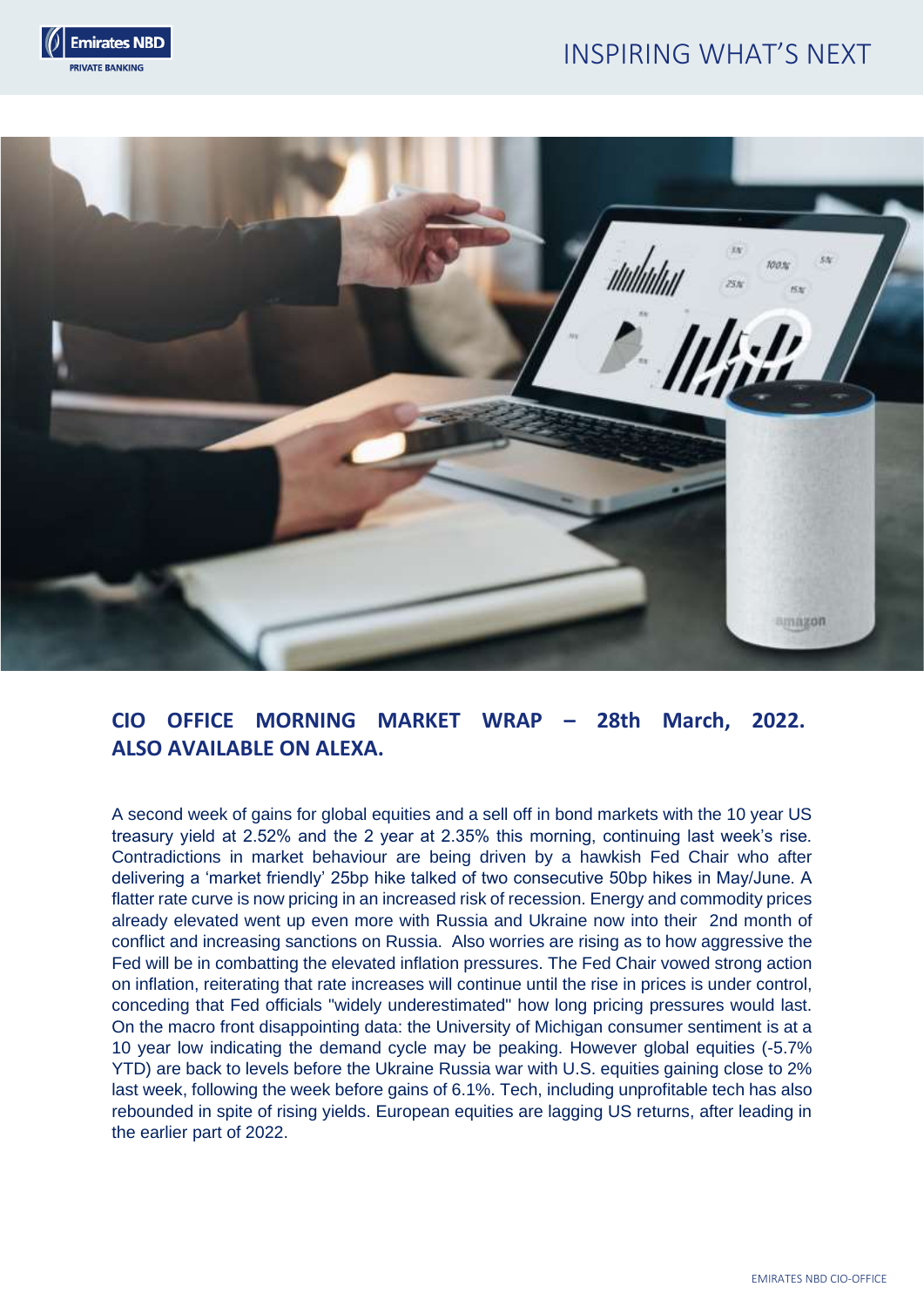

Emerging market performance is being led by commodity exporters the GCC and LATAM. The joint announcements from policymakers in China the week before were not sufficient to turn the market around and the MSCI China is still down -16% year to date. Gains in China and Hong Kong markets were short lived as investors await continuity on the Government reassurances. The market is facing multiple headwinds from repercussions from the Russia/Ukraine conflict, ongoing weakness in the property market and an Omicron outbreak in Mainland China and Hong Kong. Delisting risk for US listed Chinese companies is not over. Profits from China's industrial companies rose 5% y/y as per data released this morning. Earning downgrades continue for China tech. Tencent, last quarter declared single digit revenue growth, as the regulatory crackdown has affected gaming, ecommerce and digital payments.

The energy sector had a strong week as oil prices continue to rise, though Brent and WTI are trading down by 3% this morning with Brent futures at \$116/ barrel. OPEC+ meets on Thursday. Western allies are in a serious effort to reduce Europe's dependence on Russian energy. The U.S. and the European Commission are creating a task force to diversify supplies and reduce the demand for natural gas. As part of these efforts, the U.S. will supply additional 15 billion cubic meters of LNG to European countries by the end of 2022.

This morning Asian markets are mixed with Hong Kong stocks up and Japan trading down. Bitcoin is trading higher turning positive for the year. Gold is lower at \$1943. Next week's economic data releases are important in terms of inflation and growth direction starting with the U.S. Conference Board's Consumer Confidence report and the job openings and labor turnover survey (JOLTS). Thursday we get February personal income and spending report and jobless claims and on Friday the March releases of the ISM Manufacturing Index and nonfarm payrolls. From China—Manufacturing and Non-manufacturing PMI's. Japan—retail sales, preliminary industrial production, and the Q1 Tankan Large Manufacturing Index. Eurozone - economic confidence and the region's preliminary March consumer price inflation data, on Friday.

Stay safe.

**MAURICE GRAVIER** Chief Investment Officer Wealth Management Emirates NBD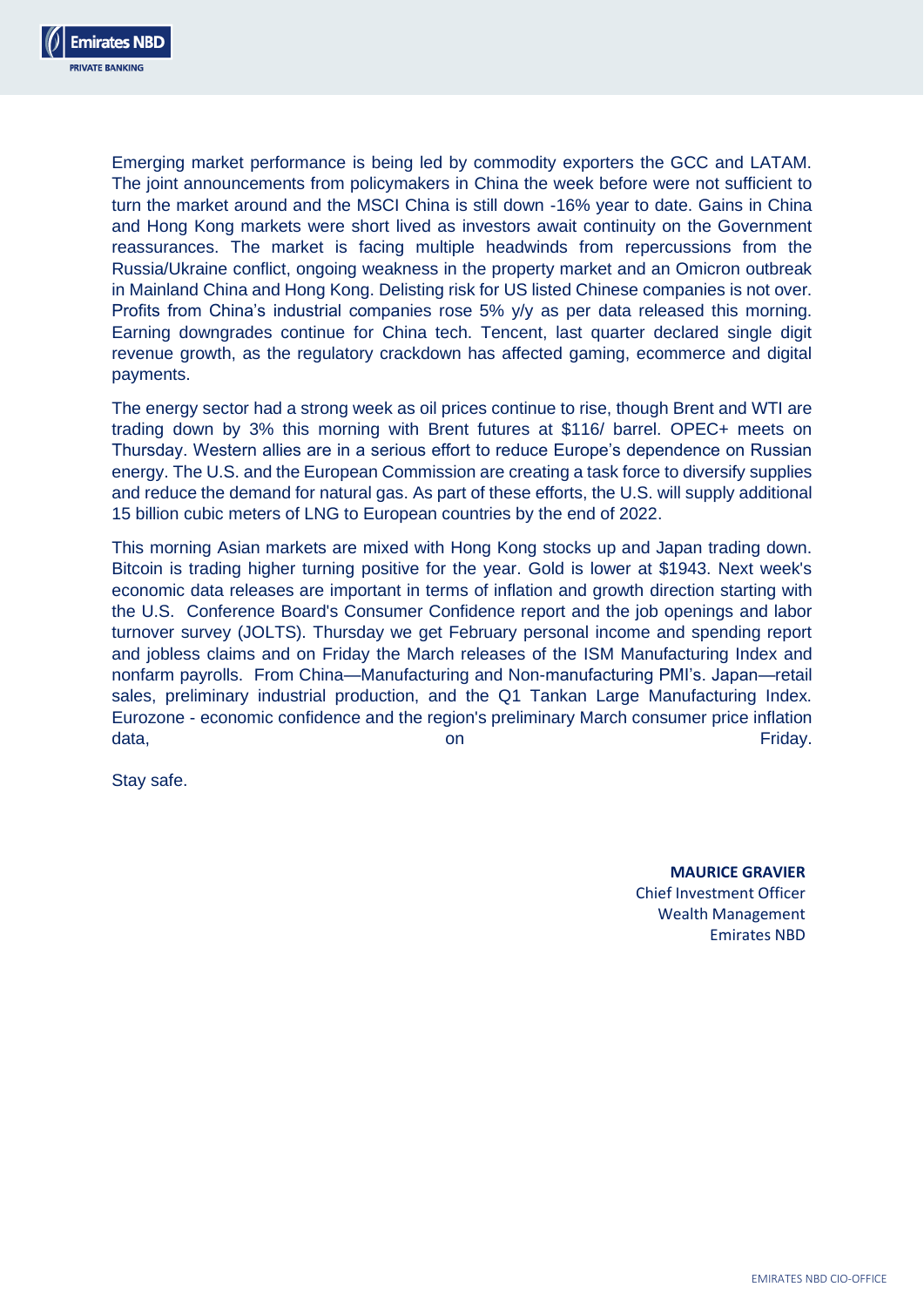

#### **Reliance**

**Emirates NBD RIVATE RANKING** 

> Emirates NBD Bank PJSC ("Emirates NBD") uses reasonable efforts to obtain information from sources which it believes to be reliable, however, Emirates NBD makes no representation that the information or opinions contained in this publication are accurate, reliable or complete and should not be relied on as such or acted upon without further verification. Opinions, estimates and expressions of judgment are those of the writer and are subject to change without notice. Emirates NBD accepts no responsibility whatsoever for any loss or damage caused by any act or omission taken as a result of the information contained in this publication. Data/information provided herein are intended to serve for illustrative purposes and are not designed to initiate or conclude any transaction. In addition this publication is prepared as of a particular date and time and will not reflect subsequent changes in the market or changes in any other factors relevant to the determination of whether a particular investment activity is advisable. This publication may include data/information taken from stock exchanges and other sources from around the world and Emirates NBD does not guarantee the sequence, accuracy, completeness, or timeliness provided thereto by unaffiliated third parties. Moreover, the provision of certain data/information in this publication is subject to the terms and conditions of other agreements to which Emirates NBD is a party. Anyone proposing to rely on or use the information contained in this publication should independently verify and check the accuracy, completeness, reliability and suitability of the information and should obtain independent and specific advice from appropriate professionals or experts. Further, references to any financial instrument or investment product are not intended to imply that an actual trading market exists for such instrument or product. The information and opinions contained in Emirates NBD publications are provided for personal use and informational purposes only and are subject to change without notice. The material and information found in this publication are for general circulation only and have not been prepared with any regard to the objectives, financial situation and particular needs of any specific person, wherever situated

## **Confidentiality**

This publication is provided to you upon request on a confidential basis for informational purposes only and is not intended for trading purposes or to be passed on or disclosed to any other person and/or to any jurisdiction that would render the distribution illegal. The investor may not offer any part of this publication for sale or distribute it over any medium including but not limited to over-the-air television or radio broadcast, a computer network or hyperlink framing on the internet without the prior written consent of Emirates NBD or construct a database of any kind.

#### **Solicitation**

None of the content in this publication constitutes a solicitation, offer, opinion, or recommendation by Emirates NBD to buy or sell any security, or to provide legal, tax, accounting, or investment advice or services regarding the profitability or suitability of any security or investment and further does not provide any fiduciary or financial advice.

## **Third party**

The security or investment described in this publication may not be eligible for sale or subscription to certain categories of investors. This publication is not intended for use by, or distribution to, any person or entity in any jurisdiction or country where such use or distribution would be contrary to law or regulation. It is the responsibility of any person in possession of this publication to investigate and observe all applicable laws and regulations of the relevant jurisdiction. This publication may not be conveyed to or used by a third party without the express consent of Emirates NBD. The investor may not use the data in this publication in any way to improve the quality of any data sold or contributed to by the investor to any third party.

#### **Liability**

Anything to the contrary herein set forth notwithstanding, Emirates NBD, its suppliers, agents, directors, officers, employees, representatives, successors, assigns, affiliates or subsidiaries shall not, directly or indirectly, be liable, in any way, to you or any other person for any: (a) inaccuracies or errors in or omissions from the this publication including, but not limited to, quotes and financial data; or (b) loss or damage arising from the use of this publication, including, but not limited to any investment decision occasioned thereby. Under no circumstances, including but not limited to negligence, shall Emirates NBD, its suppliers, agents, directors, officers, employees, representatives, successors, assigns, affiliates or subsidiaries be liable to you for direct, indirect, incidental, consequential, special, punitive, or exemplary damages even if Emirates NBD has been advised specifically of the possibility of such damages, arising from the use of this publication, including but not limited to, loss of revenue, opportunity, or anticipated profits or lost business. This publication does not provide individually tailored investment advice and is prepared without regard to the individual financial circumstances and objectives of person who receive it. The appropriateness of an investment activity or strategy will depend on the person's individual circumstances and objectives and these activities may not be suitable for all persons. In addition, before entering into any transaction, the risks should be fully understood and a determination made as to whether a transaction is appropriate given the person's investment objectives, financial and operational resources, experiences and other relevant circumstances. The obligations relating to a particular transaction (and contractual relationship) including, without limitation, the nature and extent of their exposure to risk should be known as well as any regulatory requirements and restrictions applicable thereto.

#### **Forward looking**

Past performance is not necessarily a guide to future performance and should not be seen as an indication of future performance of any investment activity. The information contained in this publication does not purport to contain all matters relevant to any particular investment or financial instrument and all statements as to future matters are not guaranteed to be accurate. Certain matters in this publication about the future performance of Emirates NBD or members of its group (the Group), including without limitation, future revenues, earnings, strategies, prospects and all other statements that are not purely historical, constitute "forward-looking statements". Such forward-looking statements are based on current expectations or beliefs, as well as assumptions about future events, made from information currently available. Forward-looking statements often use words such as "anticipate", "target", "expect" "estimate", "intend", "plan", "goal", "seek", "believe", "will", "may", "should", "would", "could" or other words of similar meaning. Undue reliance should not be placed on any such statements in making an investment decision, as forward-looking statements, by their nature, are subject to known and unknown risks and uncertainties that could cause actual results, as well as the Group's plans and objectives, to differ materially from those expressed or implied in the forward-looking statements. Estimates of future performance are based on assumptions that may not be realized.